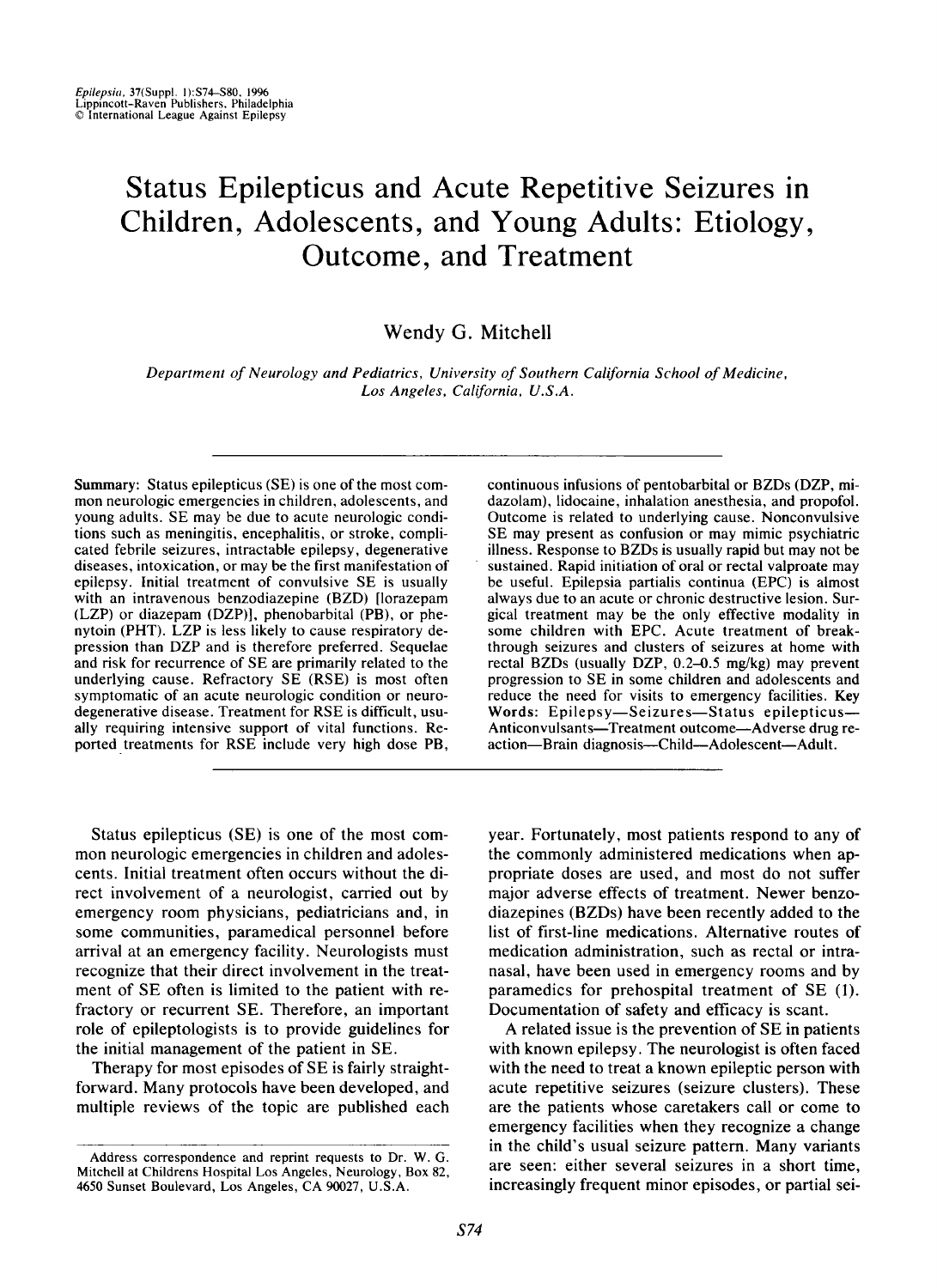zures that are recognized by the family as generally preceding major convulsions. Treatment of these acute episodes of deterioration in seizure control has increasingly included short-term oral or rectal use of BZDs. The intent is to stop the progression from a cluster of seizures to SE. Careful definition of episodes that should be treated and instruction of parents or caretakers in giving additional medication and in monitoring the child for adverse effects both empowers the parents and reduces emergency room visits (2). Although treatment of acute repetitive seizures is not the same as that of SE, it should be included within the same context because similar pharmacologic concerns apply.

### ETIOLOGY AND OUTCOME **OF SE** IN CHILDREN AND YOUNG ADULTS

Studies of SE in children and young adults differ in the distribution of etiologies, depending on the setting, population, and age (see Table 1 for summaries of three large studies). For example, a series of patients drawn solely from a pediatric intensive care unit **(3)** would be expected to report a different distribution of etiologies of episodes than a series from an urban hospital pediatric facility that includes emergency room, general ward admissions, and intensive care units **(4).** Series of adults with **SE**  differ from reports from pediatric series *(5).* However, there is general agreement that four groups account for the majority of treated episodes: atypical febrile seizures presenting as **SE;** acute neurologic conditions such as meningitis, encephalitis, trauma, tumors, or stroke; known epileptic patients, either idiopathic or remote symptomatic, often with SE due to intercurrent illness or noncompliance with medication; and children with degenerative or progressive neurologic conditions. Occasionally, children who will ultimately meet diagnostic criteria for idiopathic or remote symptomatic epilepsy present with SE as their first unprovoked seizure. Intoxication and drug withdrawal, particularly involving alcohol, are relatively common precipitants of SE in adults but are rare in children **(6).** Adverse drug reactions or intoxications (e.g., isoniazid) may present with SE, especially in younger children.

Outcome is closely related to etiology, in terms both of acute neurologic deficits after the episode and risk for recurrent SE in the future (7). Population-based studies differ from a clinically based sample, generally suggesting a much more benign prognosis **(8,9).** Recurrent episodes of SE are seen primarily in children with degenerative diseases, and in multiply handicapped children with remote symptomatic epilepsy (10). Episodes of SE that are refractory to first-line treatment are most commonly seen in the setting of progressive neurologic diseases or acute symptomatic neurologic conditions. Outcome reflects the underlying etiology **(10-**  12). New neurologic abnormalities are typically seen when both SE and the neurologic deficit are attributable to the underlying condition, such as meningitis, encephalitis, anoxic encephalopathy, or stroke. New neurologic abnormalities are relatively uncommon in children whose SE is attributed to epilepsy or atypical febrile seizures.

#### **TREATMENT OF CONVULSIVE SE**

Initial treatment of convulsive **SE** supports vital functions, followed by the halting of seizure activity. Definitions vary of how long a convulsion or serial convulsions must continue before it can be called SE. Most authors specify **20-30** min of continuous seizure activity or recurrent seizures with-

| Setting                    | Pediatric inpatients and<br>emergency room (4) | Pediatric intensive<br>care unit $(3)$ | Adult, urban public<br>hospital (5)<br>$17 - 87$ vr |  |
|----------------------------|------------------------------------------------|----------------------------------------|-----------------------------------------------------|--|
| Age range                  | $1$ month $-18$ yr                             | $0-16$ yr                              |                                                     |  |
| Number $(\%)$              | 193                                            | 153                                    | 154                                                 |  |
| Etiologies:                |                                                |                                        |                                                     |  |
| Epilepsy, all              | 91 (47%)                                       | 49 (32%)                               | 58 (38%)                                            |  |
| Epilepsy subgroups         |                                                |                                        |                                                     |  |
| Idiopathic                 | 46 (24%)                                       |                                        |                                                     |  |
| Remote symptomatic         | 45 (23%)                                       |                                        |                                                     |  |
| <b>AED</b> discontinuation |                                                |                                        | 48 (31%)                                            |  |
| Other causes               |                                                |                                        |                                                     |  |
| Febrile seizures           | 46 (24%)                                       | 21(14%)                                | $\bf{0}$                                            |  |
| Acute symptomatic          | 45 (23%)                                       | 67(44%)                                | 46 (30%)                                            |  |
| Progressive neurologic     | 11(6%)                                         | 2(1%)                                  | 0                                                   |  |
| Intoxication               | $\theta$                                       | 8(5%)                                  | 57 (37%)                                            |  |
| Unknown/other              |                                                | 6(4%)                                  | 8(5%)                                               |  |

**TABLE 1.** *Comparison of etiology of stutus epilepticus in three studies* 

**AED, antiepileptic drug.**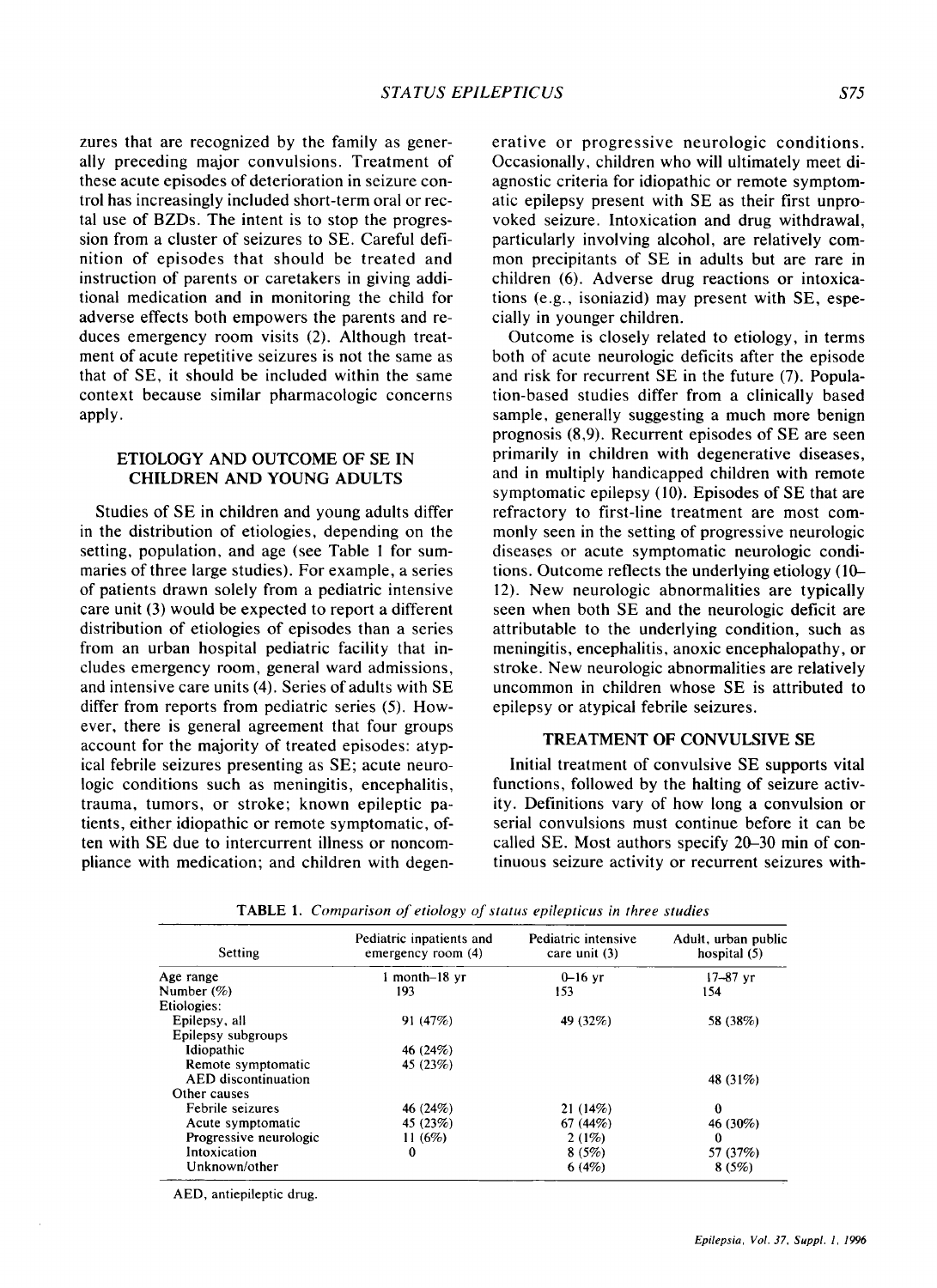out return of consciousness. However, most treating physicians do not wait 30 min before initiating antiepileptic drugs (AEDs). In addition, exact duration of seizure activity before arrival at an emergency facility is often difficult to determine. In general, patients who arrive at an emergency room with convulsions, or who have reportedly stopped having convulsions during transport and started again shortly after arrival, are assumed to be in SE. Patients who begin having convulsions under medical observation are commonly treated with i.v. AEDs very quickly, despite the fact that they are not technically in SE. Although neurologists often instruct pediatric housestaff and nursing staff to observe a child and provide supportive care for up to 10 min before initiating i.v. AEDs, this advice is rarely followed.

BZDs, phenobarbital (PB), and phenytoin (PHT) are the standard treatments for uncomplicated SE. Initial doses by age and weight are listed in Table 2. Among the BZDs, lorazepam (LZP) has generally replaced diazepam (DZP) as a first choice (13,14). The significant advantage of LZP is that it is not as rapidly distributed to fat stores and therefore has a much longer effective duration of action. Use of DZP to terminate SE usually requires the use of a second parenteral AED (often PHT) immediately afterward. The longer duration of action of LZP allows time for further evaluation of the etiology of SE, e.g., to measure serum levels of oral AEDs. In addition, in uncontrolled trials, LZP use is less often associated with the need for endotracheal intubation than DZP (13,15). We recommend i.v. LZP at an initial dose of 0.1 mg/kg (maximal first dose of 4 mg). A second dose may be given in 5-10 min if necessary, but a subsequent dose of LZP or another BZD is rarely helpful. The most common error in the use of BZD is use of inadequate fractional doses, which do not produce a peak blood level adequate to control seizures. Patients receiving chronic oral BZDs may be somewhat less sensitive to LZP and may need a higher dose (13).

PB for SE has the significant advantage of very prolonged duration of action, enabling continuation orally with conventional maintenance doses the next day if chronic AEDs will be administered. PB

|                             | Lorazepam                                                                                                  | Diazepam                                                                                                              | Phenobarbital                                                                                                           | Phenytoin                                                                                                                                                                                                                                                                               |  |
|-----------------------------|------------------------------------------------------------------------------------------------------------|-----------------------------------------------------------------------------------------------------------------------|-------------------------------------------------------------------------------------------------------------------------|-----------------------------------------------------------------------------------------------------------------------------------------------------------------------------------------------------------------------------------------------------------------------------------------|--|
| Initial dose<br>Age effects | $0.05 - 0.1$ mg/kg                                                                                         | $0.3 - 0.5$ mg/kg<br>Under $3 \text{ yr}$ , $0.5 \text{ mg/kg}$<br>$3+$ years, 0.3 mg/kg                              | $8-30$ mg/kg<br>Neonate, $20-30$ mg/kg;<br>Infant, $15-20$ mg/kg;<br>Child, $10-15$ mg/kg;<br>Adolescent, 8-10<br>mg/kg | $15-20$ mg/kg                                                                                                                                                                                                                                                                           |  |
| Maximum first dose          | 4 mg                                                                                                       | $10 \text{ mg}$                                                                                                       |                                                                                                                         |                                                                                                                                                                                                                                                                                         |  |
| Repeat dose                 | Half to full dose in 5-10<br>min, once only                                                                | Half to full dose in 5-10<br>min, once only                                                                           | $5-10$ mg/kg<br>Additional dose at<br>$10-15$ -min intervals                                                            | If SE is not controlled.<br>check serum level in<br>1-2 h. An additional<br>dose to achieve<br>serum level of 25-30<br>mg/L may be given                                                                                                                                                |  |
| Duration of action          | Up to $24h$                                                                                                | $15$ min to 4 h                                                                                                       | Up to $24h$                                                                                                             | Up to $12h$                                                                                                                                                                                                                                                                             |  |
| Delivery                    | i.v. push                                                                                                  | i.v. push                                                                                                             | i.v. slow push                                                                                                          | i.v. into saline line.<br>slowly $(10-25 \text{ mg/min})$<br>to start, maximum 50<br>mg/minute). NO<br><b>GLUCOSE IN LINE</b>                                                                                                                                                           |  |
| <b>Notes</b>                | Rapid tolerance. Avoid<br>repeating in less than<br>48 h; may need<br>higher dose if taking<br>chronic BDZ | Follow with phenytoin<br>or other AED. Avoid<br>immediate use of<br>phenobarbital after<br>diazepam except in<br>RSE. | No maximum dose in<br><b>RSE</b>                                                                                        | Cardiac monitor and<br>BP checks during<br>infusion. Serum level<br>in 12 h to predict<br>chronic oral dose.<br>Currently used<br>parenteral<br>formulation likely<br>will be replaced by a<br>water soluable<br>preparation<br>(fosphenytoin,<br>phenytoin prodrug)<br>when available. |  |

**TABLE 2.** *Initiul treatment of stutiis epilepticus (SE)* 

BZD, benzodiazepine; AED, antiepileptic drug; RSE, refractory status epilepticus.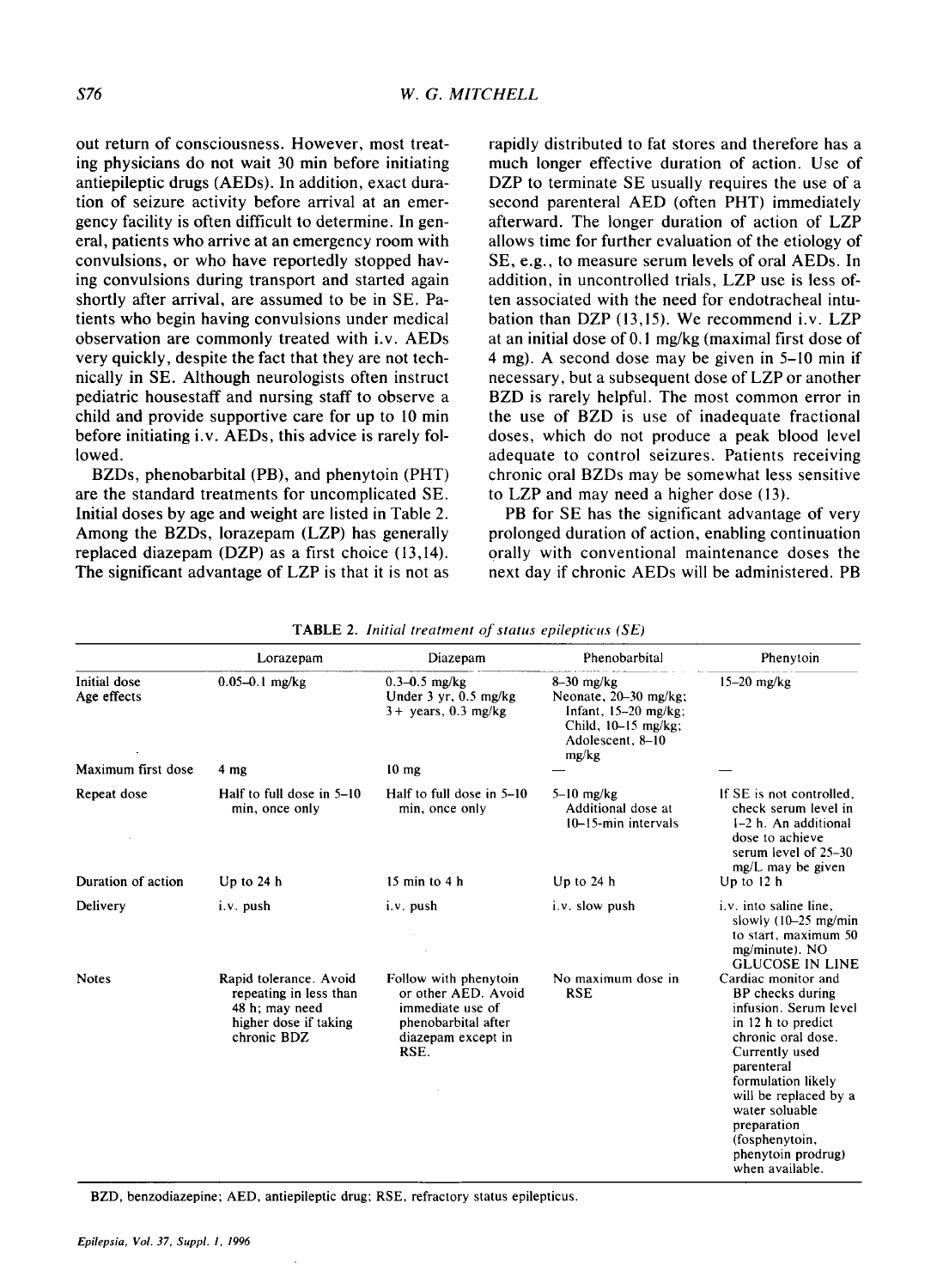**TABLE** *3. Treatment of refractory status epilepticus* 

Phenobarbital

- controlled Dose: 10 mg/kg i.v. every **15-20** min until seizures are
- Maximum dose: there is *no* top dose
- Monitor: vital signs-above total of **30-40** mg/kg intubation is often necessary. Pressors are occasionally needed

Respiratory depression more likely is due to seizure than to phenobarbital unless given rapidly

Pentobarbital

Dose: 6-8 mg/kg initial loading dose, then **14** mg/kg/h Monitor EEG to assure burst-suppression or "flat" EEG Escalating dose often necessary to maintain

burst-suppression

Pressors are commonly needed

Intubation is always needed

Other agents

Intravenous lidocaine

Adult bolus dose of **100** mg or **1-2** mg/kg; follow by infusions of **1-3** mg/kg/h

- Pediatric dose: **1-2** mg/kg bolus followed by **6** mg/kg/h **(26,50,51)**
- Nasogastric tube or rectal dosing with carbamazepine to rapidly achieve therapeutic serum level (10 mg/kg bolus doses)
- syrup) to rapidly achieve therapeutic serum level. (5-10 mg/kg bolus dose every **24 h)**  Nasogastric tube or rectal use of valproate (Depakene
- Continuous infusions of diazepam: bolus, then continuous infusion; titrate to effective dose (may need **0.12-0.7**  mg/h to maintain control) **(52,53)**
- Continuous infusion of midazolam  $(200 \ \mu g/kg)$  bolus, then continuous infusion, usually needing increasing dose to maintain control) **(24)**
- Adult doses of **0.133-11.3** mg/kg/h reported **(31)**  Pediatric dose of **2.5-18** mg/kg/h reported **(33)**  Propofol: titrate dose to general anesthesia Inhalation anesthesia

Paraldehyde: rectal or i.v. use is effective but **no** longer available in the United States

remains a frequently used oral maintenance medication for convulsive generalized epilepsy in children. However, i.v. PB used for uncomplicated SE frequently produces prolonged sedation. In a child who presents with SE with no prior seizure history, sedation may complicate the determination of etiology, raising concerns that the child has an acute encephalitis or encephalopathy and prolonging hospitalization. In general, older, larger children require lower doses of PB on a weight basis than infants (see Table 2). Use of i.v. PB immediately after i.v. BZD may increase the risk for respiratory depression.

PHT is more difficult to administer, particularly in infants and small children with limited venous access. Because of the highly irritating nature of the i.v. preparation and the potential for precipitating arrhythmias or hypotension, PHT must be given slowly, preferably into a large vein freely flushed with normal saline. It is not compatible with glucose-containing solutions. However, sedation after a loading dose of PHT is substantially less than after comparable doses of PB. For this reason, when serial evaluation of mental status is important for management, such as in the patient with head injury or suspected acute encephalitis, PHT may be preferable. Unlike PB, the PHT loading dose is **18-20**  mg/kg for all ages and weights **(16).** (A new preparation of i.v. PHT will replace the currently marketed form and is expected to be available in **1996;**  see New Developments section.)

#### **REFRACTORY STATUS EPILEPTICUS**

Refractory SE (RSE) is defined as persistence of SE despite appropriate administration of at least two of the above first-line AEDs (Table 3). Most children with RSE either have suffered an acute neurologic insult (e.g., stroke, encephalitis) or have a progressive neurologic condition. Occasionally, children with intractable epilepsy have RSE without a demonstrable progressive lesion or metabolic disease.

The majority of children with RSE require admission to an intensive care unit for endotracheal intubation and further support of vital functions. Many are already in need of high-level care for their underlying condition. Outcome depends on etiology as well as on the duration of uncontrolled SE.

The control of RSE rests primarily on high-dose barbiturates, either PB or pentobarbital  $(11, 12, 17, 17)$ **18).** We prefer very high-dose PB to pentobarbital. Unlike pentobarbital coma, use of PB generally does not require continuous electroencephalographic (EEG) monitoring, as the goal is control of clinical seizure activity rather than a burstsuppression EEG (11). Hypotension requiring pres-

**TABLE 4.** *Rectal benzodiazepines for breakthrough seizures* 

| Absorption of rectal diazepam <sup>a</sup><br>Healthy adult volunteers, single 10-mg dose (45) |          |           |             |                    |                       |  |  |
|------------------------------------------------------------------------------------------------|----------|-----------|-------------|--------------------|-----------------------|--|--|
|                                                                                                | i.v.     | i.m.      | p.o.<br>tab | Rectal<br>solution | Rectal<br>suppository |  |  |
| $C_{\text{max}}$ (ng/ml)<br>$T_{\text{max}}$ (min)                                             | 650<br>6 | 375<br>95 | 383<br>52   | 369<br>17          | 272<br>82             |  |  |

Neonates with seizures **(46)** 

Doses of 0.5 mg/kg and **1** mg/kg using parenteral solution administered rectally produced serum levels of **150-300** ng/ml in **5** min. i.m. and oral administration did not. i.v. administration produced even higher serum levels

Infants with febrile seizures **(47)**  Serum levels of 150-300 ng/ml were obtained  $4 \pm 1$  min after rectal solution of diazepam and **20-30** min after diazepam suppository

*<sup>a</sup>*Effective anticonvulsant levels of diazepam may be as low as **150-300** ng/ml, but some investigators suggest that effective serum level is as high as *500* ng/ml even in benzodiazepine-naive patients.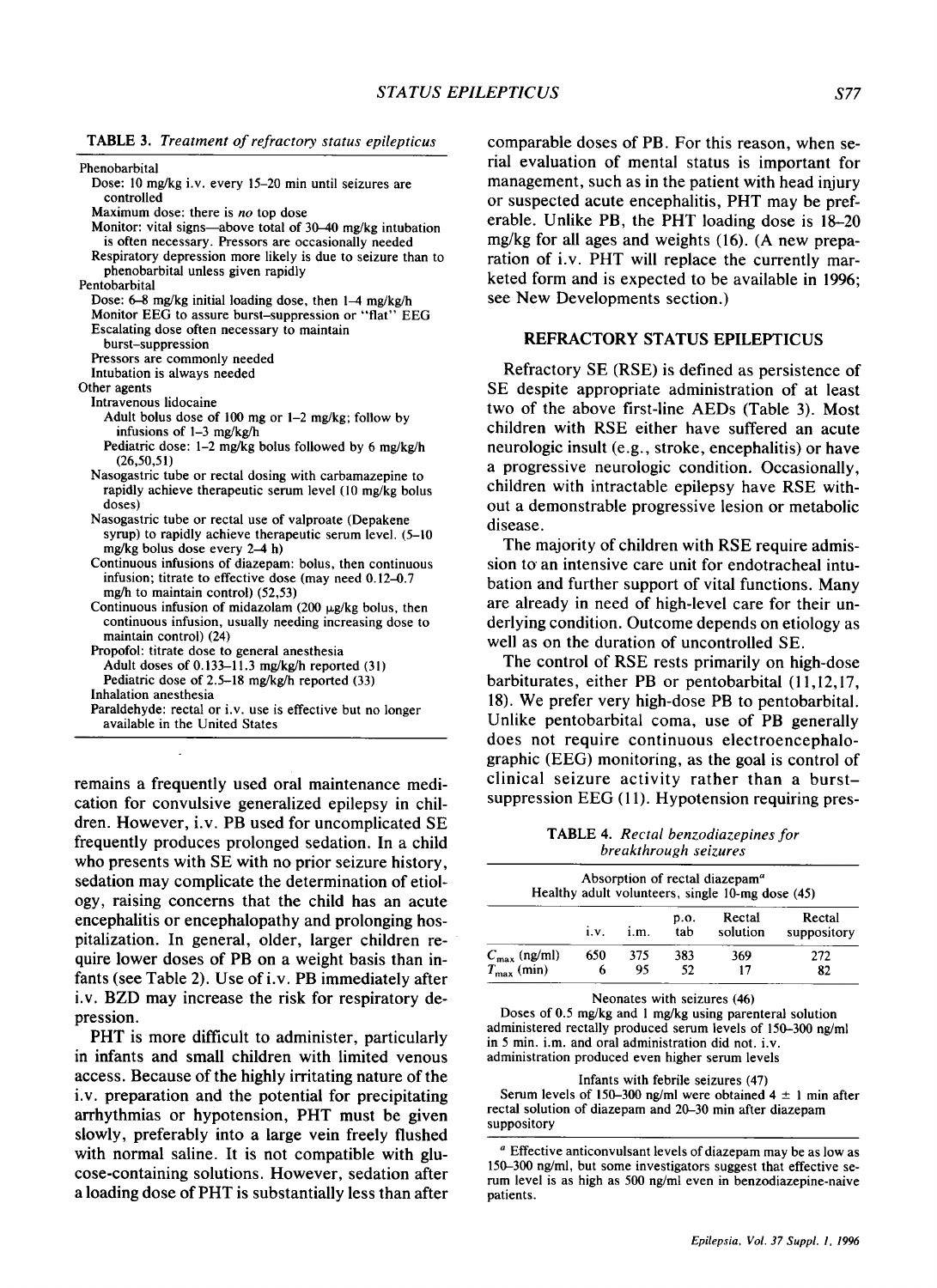sor medications, which is very common with pentobarbital **(19),** is quite rare with PB **(1 1).** There are scattered reports of the successful use of continuous infusions of BZDs, usually DZP **(20),** midazolam (MDL) **(21-24),** or LZP **(25)** for RSE in children. This is particularly useful in the setting of allergies to multiple AEDs or documented barbiturate hypersensitivity. Whether or not continuous EEG monitoring is used in the treatment of RSE, routine follow-up EEGs are often helpful to differentiate appropriate drug-induced sedation from stupor due to continued electrical SE.

General inhalation anesthesia, advocated in the past, is rarely used today. A number of case reports and a small series of patients are reported to respond to i.v. lidocaine **(26).** Propofol, an anesthetic agent, has been studied in experimental SE and was effective in animals **(27-30).** There are several reports of RSE successfully treated with propofol. Dosage and modes of administration (bolus vs. infusion) differ **(31-34).** Ketamine, a general anesthetic that is a noncompetitive NMDA receptor antagonist, has been studied for its neuroprotective effect in animals with prolonged SE **(35,36).** Human use of ketamine for RSE has not been documented to date.

#### NONCONVULSIVE SE (ABSENCE STATUS, PARTIAL COMPLEX STATUS)

Absence SE may be the presenting feature in a child. or adolescent with otherwise uncomplicated absence epilepsy, or may occur in a child with intractable mixed generalized epilepsy (i.e., Lennox-Gastaut syndrome) **(37).** Complex partial SE may be clinically indistinguishable from absence status until EEG clarifies the diagnosis. The usual complaint is persistent or fluctuating alteration in mental status without recognized seizure activity. Initial evaluation may be by a psychiatrist, and a few patients with absence SE are admitted to psychiatry units for suspected fugue states or psychosis. Occasionally, absence SE is subtle enough that it is detected only during a routine EEG performed to evaluate suspected encephalopathy **(38).** Most neurologists consider treatment of absence SE to be urgent but not emergent. Alterations in vital signs, acidosis, and hypoxia do not occur in nonconvulsive SE. BZDs, either LZP or DZP, are usually rapidly effective in terminating absence status. Conversely, nonconvulsive SE has been reported to be precipitated by use of BZDs and by BZD withdrawal **(39,40).** CBZ administration has also been reported to precipitate absence status **(41).** Recurrent episodes of absence SE may respond to rapid initiation of valproate (VPA) treatment. This may be achieved using a nasogastric tube or rectal instillation of VPA solution if the patient is too obtunded to swallow. Complex partial SE usually responds to a BZD, barbiturate, or PHT administered intravenously. In several children in whom complex partial SE recurred repeatedly, even after a period of barbiturate coma, we have initiated CBZ therapy rapidly via a nasogastric tube, successfully achieving therapeutic serum levels in **12-24** h.

#### EPILEPSIA PARTIALIS CONTINUA

Epilepsia partialis continua (EPC), ongoing or rapidly recurring simple partial seizures, is often very difficult to control. Acute therapy with a BZD or barbiturate may suppress the seizure activity temporarily, but seizures recur as soon as the sedation dissipates. EPC is often a symptom of an acute or progressive structural lesion: infarction, vascular malformation, Rasmussen encephalitis, or other inflammatory or destructive processes **(42).** Surgical therapy may be the only effective modality in refractory EPC, particularly for Rasmussen encephalitis **(43).** If a well-defined focal lesion is present or if there is a strong clinical suspicion of Rasmussen encephalitis, referral to a pediatric epilepsy surgery center should be considered. We have performed cortical resections for refractory EPC in infants as young as **12** weeks.

## ACUTE REPETITIVE SEIZURES, "CLUSTERS", BREAKTHROUGH SEIZURES, AND OTHER ALARMING SITUATIONS

Some patients with epilepsy, well-controlled under ordinary circumstances, experience clusters of seizures under a variety of physiologic stresses, particularly fever, sleep deprivation, or other illness. Others with intractable epilepsy experience clusters of seizures, sometimes progressing to SE, without identifiable provocation. Physicians, caretakers, and patients can often identify particular seizure patterns that are alarming because progression to SE, serial seizures, or more severe seizures is likely. Acute intervention at home to abort seizure clusters is helpful, both to avoid progression to SE and to eliminate frequent visits to emergency facilities.

Clusters or breakthrough seizures may present with a variety of patterns. Examples include increasingly frequent auras or partial seizures, a convulsion of an increased length and severity, or increasing myoclonic jerks which the family recognizes as usually preceding a generalized convulsion.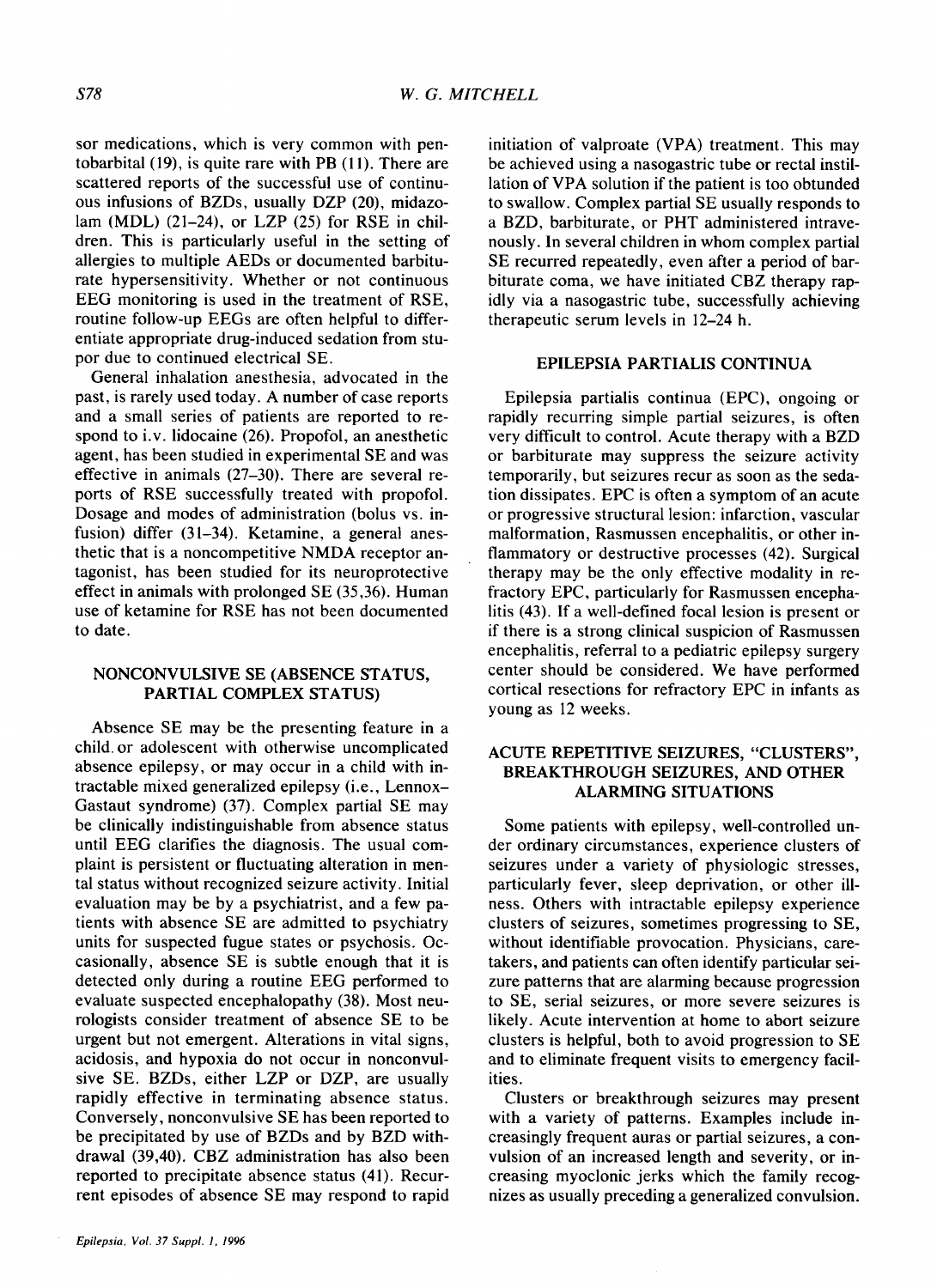Occasionally, a patient who has breakthrough seizures with every fever can be treated as soon as fever is detected. With careful selection of patients (and their families), definition of appropriate times to treat, and training of the caretakers in administration of the medication and monitoring, many children can safely be treated at home for clusters of seizures or breakthrough seizures. This does not extend to the treatment of SE.

Many patients take "an extra dose" of their usual medication in such circumstances, with or without the knowledge and direction of their physician. Recently, oral and rectal BZDs have been used to abort clusters of seizures (Table **4).** A variety of specific medications and routes have been used. In patients not receiving chronic oral BZDs, a single oral dose of a BZD or administration of a BZD for a few days during a period of increased stress may abort clusters of seizures. DZP, LZP, clorazepate (CLZ), or clonazepam (CZP) are the antiepileptic BZDs readily available in the United States, and all have been tried, as have other BZDs, such as clobazam (CLB) and nitrazepam (NZP), available in Canada, Europe, and Asia.

Rectal DZP is widely used in Europe and Japan and has been increasingly used in the United States **(2,44)** despite the lack of an FDA-approved preparation for rectal use. The rectal mucosa allows drug absorption by passive diffusion, which is particularly efficient for lipid-soluble, nonionized compounds in solution. The extensive rectal venous plexus allows prompt distribution. Absorption of DZP via the rectal route is substantially faster and produces higher peak levels than oral or intramuscular administration of comparable doses. With a liquid solution of DZP, peak levels are achieved in about  $10-15$  min  $(45-47)$ . DZP prepared as suppositories is more slowly absorbed. Rectally administered LZP solution is more slowly absorbed, producing peak concentrations in 30 min to 2 h **(48).**  Peak levels of BZDs are achieved much more rapidly with i.v. administration, which is obviously preferable in convulsive SE. However, paramedics and emergency room personnel are already using rectal administration of DZP or LZP for children in SE in whom venous access is difficult, with or without approval of the neurologic community **(I).** 

At present, DZP for rectal use is available in the United States by having the caretaker use a needle and syringe to draw up the appropriate dose of parenteral DZP solution, remove the needle, and either use a tuberculin syringe or a 3-ml syringe with a small feeding tube to place the medication in the rectum. A new preparation of DZP specifically formulated and packaged for rectal use is in the final stages of being tested and will presumably replace these cumbersome unofficial preparations.

#### NEW DEVELOPMENTS

The ideal AED for SE would be always effective, easily administered, lacking major or frequent adverse effects, and suitable for chronic administration without addition of a second AED. At present such an AED does not exist. However, several AEDs now on the horizon hold potential for improving the armamentarium. Fosphenytoin (or PHT prodrug) is rapidly converted to PHT after i.v. or i.m. administration (49). It is water-soluble and lacks the irritant properties of i.v. PHT. Unlike i.v. PHT, cardiovascular adverse effects have not been reported with fosphenytoin in clinical trials. Once approved, it will probably replace the current preparation of i.v. PHT for treatment of SE. An i.v. preparation of VPA is being developed, which will be useful in management of the child with refractory, nonconvulsive generalized seizures who cannot be given oral medication. Rectal DZP is in the final stages of testing, as noted above, and will be useful for serial seizures.

#### REFERENCES

- **1.**  Dieckmann RA. Rectal diazepam for prehospital pediatric status epilepticus. *Ann Emerg Med* **1994;23: 16-24.**
- **2.**  Kriel RL, Cloyd JC, Hadsall RS, Carlson AM, Floren KL, Jones-Saete CM. Home use of rectal diazepam for cluster and prolonged seizures: efficacy, adverse reactions, quality of life, and cost analysis. *Pediatr Neurol* **1991;7:13-7.**
- **3.**  Lacroix J, Deal C, Gauthier M, Rousseau E, Farrell CA. Admissions to a pediatric intensive care unit for status epilepticus: a 10-year experience. *Crir Care Med* **1994;22:827- 32.**
- **4.**  Maytal J, Shinnar S, Moshe SL, Alvarez LA. Low morbidity and mortality of status epilepticus in children. *Pediatrics*  **1989;83:323-31.**
- *5.*  Lowenstein DH, Alldredge BK. Status epilepticus at an ur- ban public hospital in the **1980s.** *Neurology* **1993;43:483-8.**
- **6.**  Alldredge BK, Lowenstein DH. Status epilepticus related to alcohol abuse. *Epilepsia* **1993;34: 1033-7.**
- **7.**  Dodrill CB, Wilensky AJ. Intellectual impairment as an outcome of status epilepticus. *Neurology* **1990;40(suppl2):23-7.**
- **8.**  Verity CM, Ross EM, Golding J. Outcome of childhood status epilepticus and lengthy febrile convulsions: findings of national cohort study. *BMJ* **1993;307:225-8.**
- **9.**  Berg AT, Shinnar S. The contributions of epidemiology to the understanding of childhood seizures and epilepsy. *J Child Neurol* **1994;9(suppl 2): 19-26.**
- 10. Shinnar S, Maytal J, Krasnoff L, Moshé SL. Recurrent status epilepticus in children. *Ann Neurol* **1992;31:598-604.**
- **11.**  Crawford TO, Mitchell WG, Fishman LS, Snodgrass SR. Very high dose phenobarbital for refractory status epilepticus in children. *Neurology* **1988;38: 1035-40.**
- **12.**  Van Ness PC. Pentobarbital and EEG burst suppression in treatment of status epilepticus refractory to benzodiazepines and phenytoin. *Epilepsia* **1990;31:61-7.**
- **13.**  Crawford TO, Mitchell WG, Snodgrass SR. Lorazepam in childhood status epilepticus and serial seizures: effectiveness and tachyphylaxis. *Neurology* **1987;37: 190-5.**
- **14.**  Treiman DM. The role of benzodiazepines in the manage-